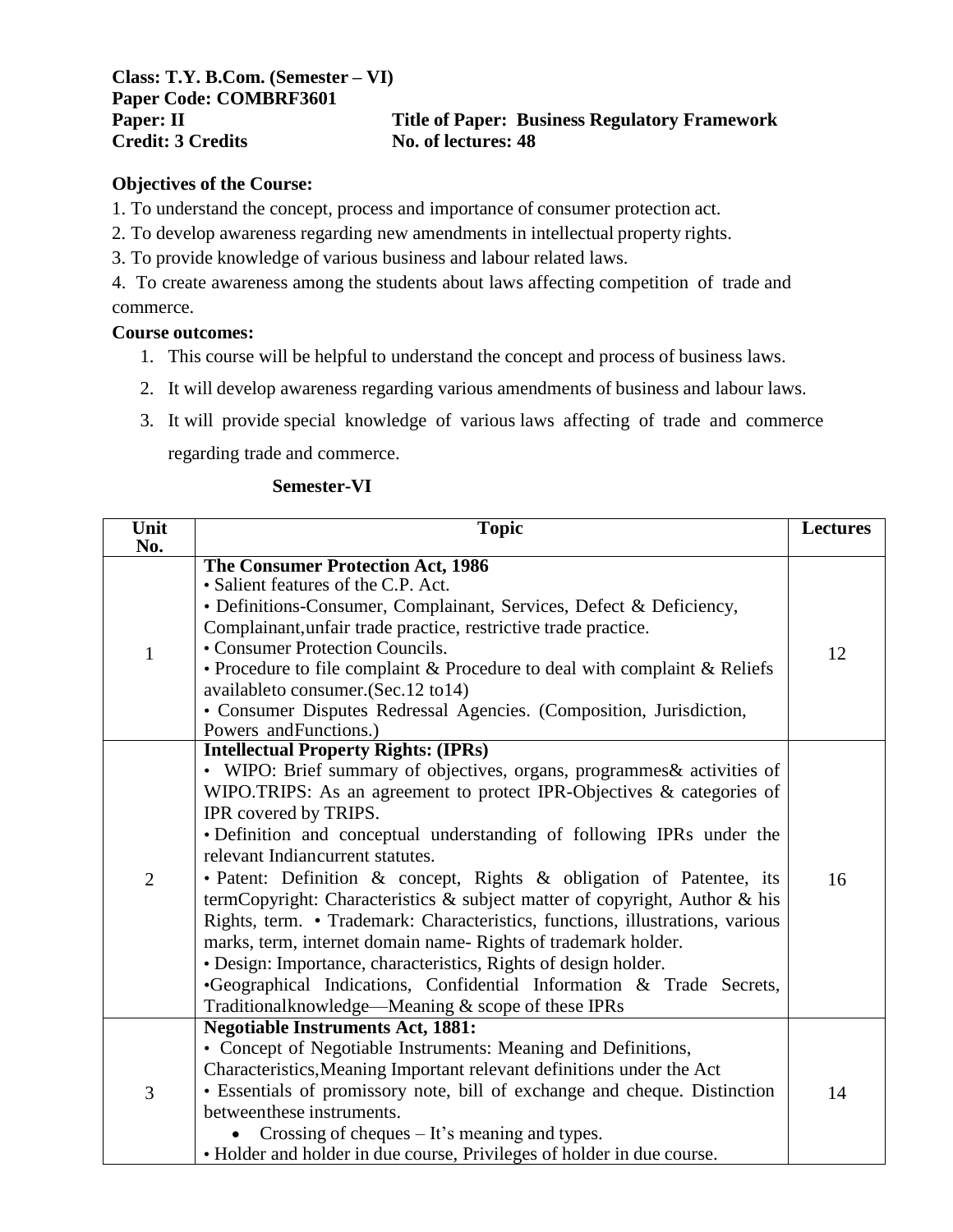|   | • Negotiation, endorsement, kinds of endorsement.                          |     |
|---|----------------------------------------------------------------------------|-----|
|   | • Liabilities of parties to negotiable instruments.                        |     |
|   | • Dishonour of Negotiable Instrumentsits kinds, law relating to notice of  |     |
|   | dishonour. Dishonour of cheques.                                           |     |
|   | <b>Competition Act 2002</b>                                                |     |
|   | Meaning and Scope of competition Act, Salient Features of competition Act, |     |
|   | Offences and Penalties under the Act                                       |     |
|   | An overview of Labour Laws in India                                        |     |
| 4 | Minimum Wages Act 1948,                                                    | (6) |
|   | Payment of Wages Act 1936,                                                 |     |
|   | Workmen Compensation Act, 1923,                                            |     |
|   | Factories Act 1948,                                                        |     |
|   | Industrial Dispute Act 1947                                                |     |

# **Recommended Books:**

- 1) Business and Corporate Law :- Dr. Kaur Harpreet, Lexis Nexis (2013)
- 2) Laws for Business, Sulphey M.M.&Basheer, PHI Learning Pvt. Ltd., Delhi. (2013)
- 3) Business Laws :-Kuchhal M.C.&KuchhalVivek, Vikas Publishing House (2013)
- 4) Business and Commercial Laws:-Sen And Mitra
- 5) An Introduction to Mercantile Laws :-N.D.Kapoor
- 6) Business Laws :-N.M.Wechlekar
- 7) Company Law :-Avtar Singh
- 8) Business Law for Management :-Bulchandani K.R
- 9) Negotiable Instruments Act :-

Khergamwala10)Intellectual Property Law:-

P.Narayan. 11)Cyber Laws :- Krishna

Kumar

12)Consumer Protection Act In India :-Niraj Kumar

13)Consumer Grievance Redressal under CPA :-Deepa

Sharma.

14)Business Law – DilipShinde, KiranNerkar, Shantnu Jog, AnantDeshmukh (Sai Jyoti Publication)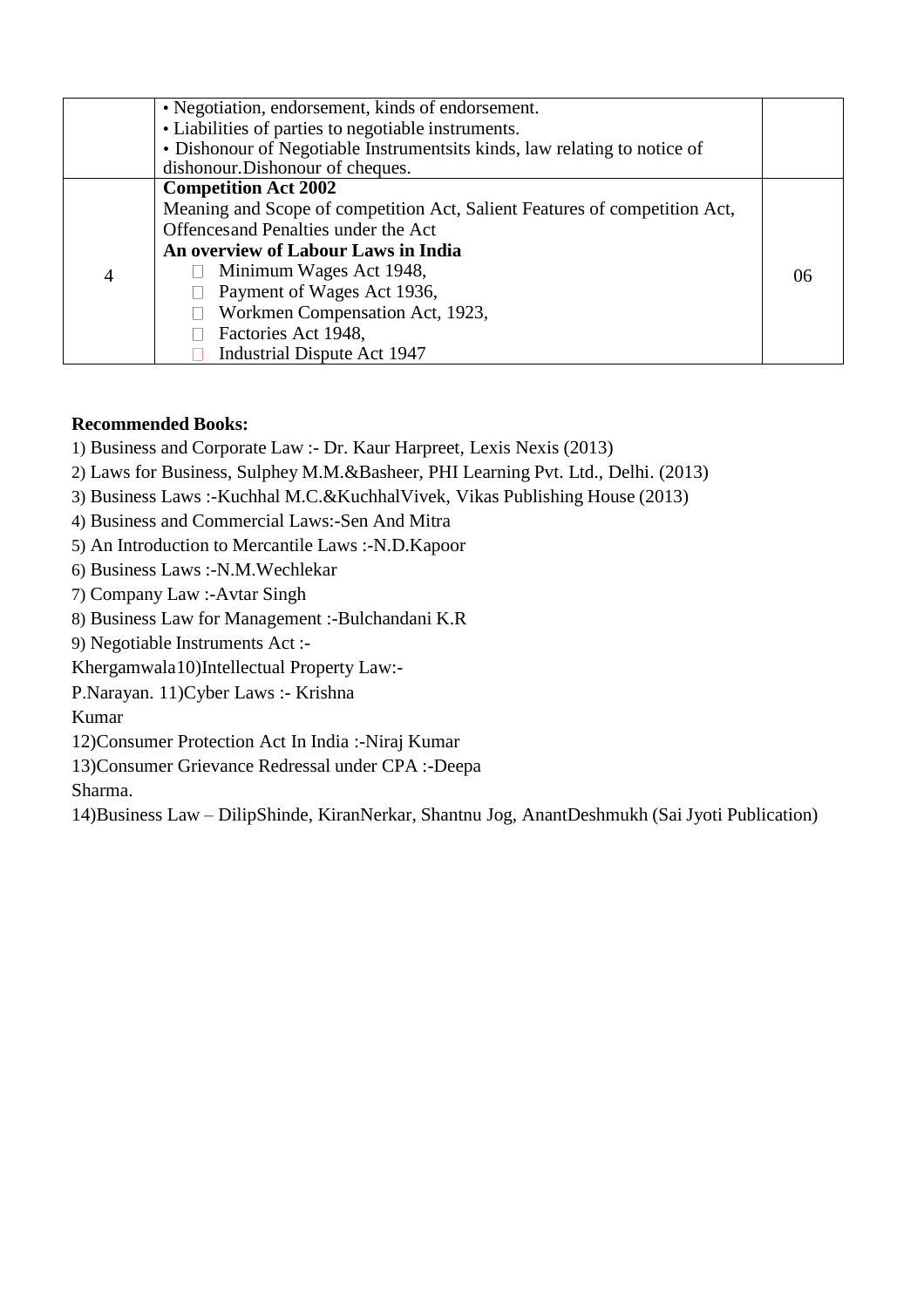# **Class : T. Y. B. Com. (Semester- VI)**

# **Title of Paper : ADVANCED ACCOUNTING – II Paper Code: COMAA3602**

**Credit : 03 No. of lectures: 48**

# **Course Objectives:**

- To introduce and to make aware the students about the Accounts of Co-operative Societies.
- To know the procedure and different legal provisions regarding preparation of final accounts of Co-operative Societies.
- To make aware the students about the conceptual aspects of different recent trends in the field of accounting especially forensic accounting, accounting of CSR activities, accounting of derivative contracts and real estate transactions.
- To understand the procedure and methods of analysis of financial statements.
- To make aware the students about the accounting under GST.

# **Course Outcomes:**

- 1. The course will help the students to get knowledge about the Accounts of Cooperative Societies.
- 2. The course would also enable the students to know the procedure and different legal provisions regarding preparation of final accounts of Co-operative Societies.
- 3. It will help to create awareness among students about the conceptual aspects of different recent trends in the field of accounting especially forensic accounting, accounting of CSR activities, accounting of derivative contracts and real estate transactions.
- 4. It would also enable the students to understand the procedure and methods of analysis of financial statements.
- 5. It will help the students to make aware about the conceptual aspects of Accounting under GST.

# **CONTENTS**

| Unit $1:$ | <b>Final Accounts of Co-operative Societies</b>                               |  |
|-----------|-------------------------------------------------------------------------------|--|
|           | 1.1 Meaning and Introduction,                                                 |  |
|           | 1.2 Allocation of Profit as per Maharashtra State Co-operative Societies Act. |  |
|           | 1.3 Preparation of Final Accounts of Credit Co-op. Societies                  |  |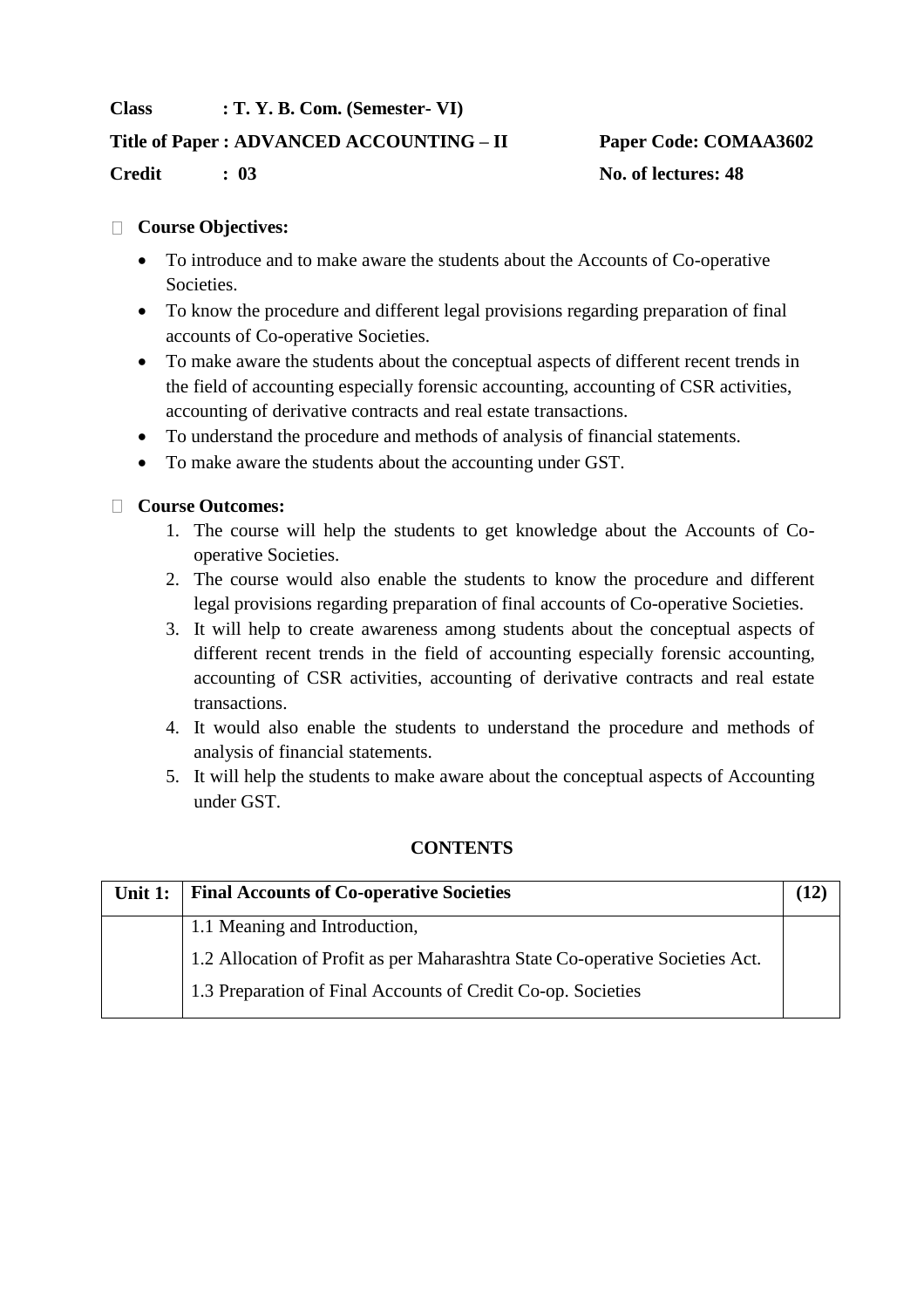| Unit 2: | <b>Recent Trends in Accounting</b>                                            | (10) |
|---------|-------------------------------------------------------------------------------|------|
|         | 2.1 Forensic Accounting-Concept, Meaning & Definition, Need<br>and            |      |
|         | Importance                                                                    |      |
|         | 2.2 Introduction to Accounting for Corporate Social Responsibility Activities |      |
|         | 2.3 Accounting for Derivative Contracts                                       |      |
|         | 2.4 Accounting for Real Estate Transactions.                                  |      |
| Unit 3: | <b>Analysis of Financial Statements</b>                                       | (14) |
|         | 3.1 Ratio Analysis: Meaning - Objectives - Nature of Ratio analysis           |      |
|         | 3.2 Types of Ratios - Profitability, Liquidity, Leverage/Activity, Turnover   |      |
|         | etc.                                                                          |      |
|         | 3.3 Simple Problems on Ratio Analysis with interpretation restricted to the   |      |
|         | following Ratios:                                                             |      |
|         | - Gross Profit, - Net Profit, - Operating, - Stock Turnover, - Debtor         |      |
|         | Turnover, - Creditors Turnover, - Current Ratio, Liquid Ratio, - Debt-        |      |
|         | Equity Ratio, - Working Capital to Net worth, Assets Turnover Ratio.          |      |
| Unit 4: | <b>Accounting Under GST</b>                                                   | (12) |
|         | 4.1 Accounting Under GST – Meaning and Introduction to GST,                   |      |
|         | 4.2 Payment of GST, Credit of GST                                             |      |
|         | 4.3 Accounting Entries using Tally Software.                                  |      |
|         | 4.4 Simple numerical on calculation of GST.                                   |      |

# **Recommended Books & Journals:**

- Advanced Accounts: By M.C. Shukla & S.P. Grewal (S. Chand & Co. Ltd.)
- Advanced Accountancy: By S.P. Jain & K.N. Narang (Kalyani Publishers)
- The Chartered Accountant: Journal of the Institute of Chartered Accountants of India.
- Introduction to GST: Dr. Girish Ahuja & Dr. Ravi Gupta
- [www.icai.org](http://www.icai.org/)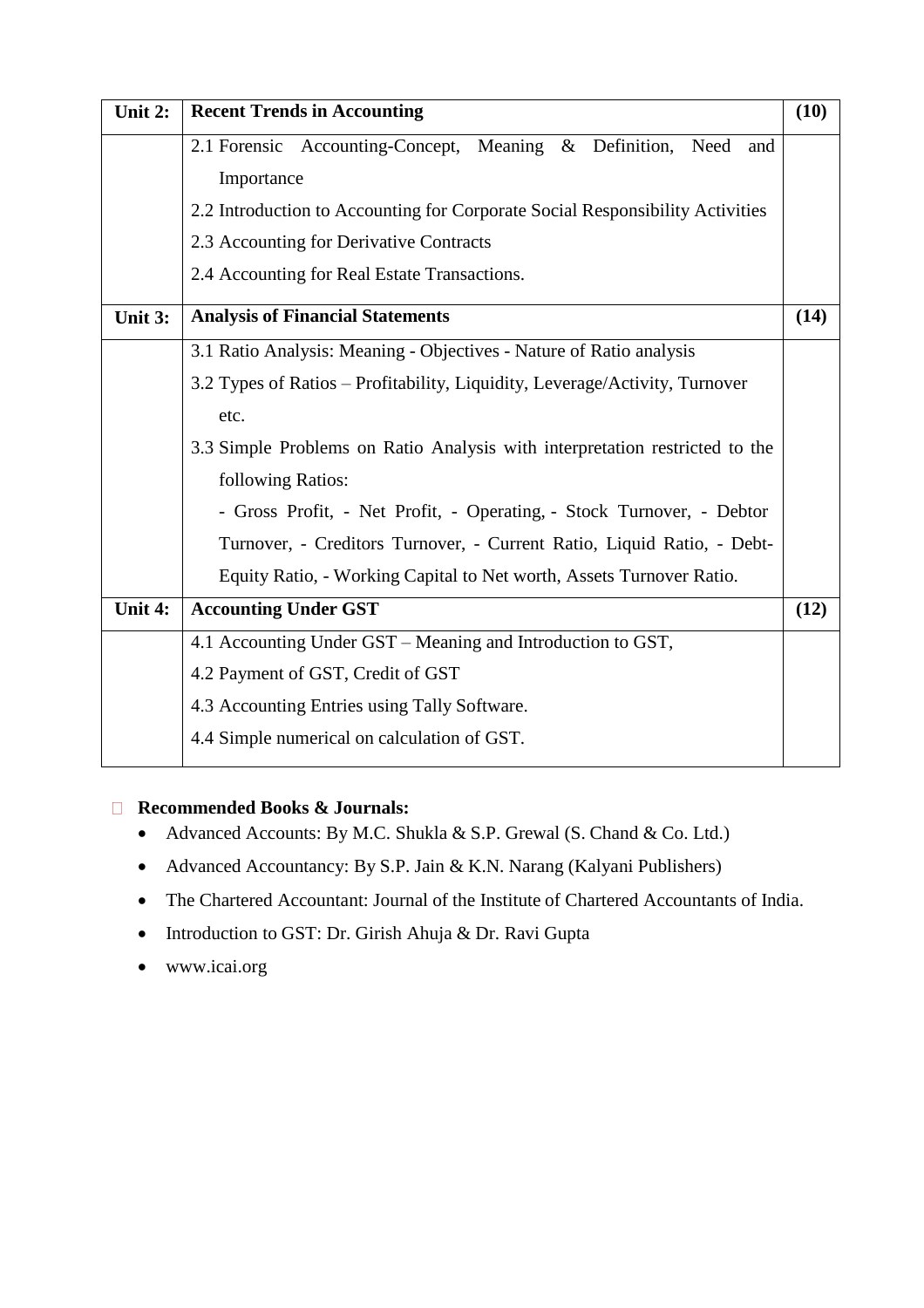# **Class: T.Y.B.COM (Semester-VI) Title of Paper: International Economics- II Paper Code: COMIE3603 Credit: 03 Lectures: 48**

**------------------------------------------------------------------------------------------------**

# **A)Learning Objectives :**

- 1. To study the theories of International Trade.
- 2. To highlight the trends and challenges faced by nations in a challenging globalenvironment.
- 3. To enlighten international financial terms.
- 4. To analyze current issues related to international economics.

#### **B) Learning Outcome**:

- **1. The main outcome of this course is to familiarize classical and modern theories ofinternational trade.**
- 2. The main outcome of this course is to update student about international transactions or toelaborate the status of exchange market.

| Unit No.       | <b>Topic</b>                                                    | <b>Lectures</b>             |
|----------------|-----------------------------------------------------------------|-----------------------------|
| 1              | <b>Balance of Payment</b>                                       |                             |
|                | Concept of Balance of Trade<br>1.1                              | 2                           |
|                | Concept & Components of Balance of Payments<br>1.2              |                             |
|                | 1.3<br>Balance of Payment on current Account and Capital        |                             |
|                | Account                                                         |                             |
|                | Causes of Disequilibrium of Balance of Payment<br>1.4           |                             |
| $\overline{2}$ | <b>Foreign Exchange Rate</b>                                    |                             |
|                | Meaning of Foreign exchange rate<br>2.1                         | $\overline{2}$              |
|                | $2.2^{\circ}$<br>Concept of Fixed & Flexible exchange rate      |                             |
|                | <b>Purchasing Power Parity</b><br>2.3                           |                             |
|                | $2.4^{\circ}$<br>Advantages & Disadvantages of Foreign Exchange |                             |
|                | Market.                                                         |                             |
| 3              | <b>Regional Economic Co-operation</b>                           |                             |
|                | 3.1<br>South Asian Association for Regional co-operation        | $\mathcal{D}_{\mathcal{L}}$ |
|                | (SAARC)                                                         |                             |
|                | <b>BRICS</b> – Introduction & Functions<br>3.2                  |                             |
|                | 3.3<br>European Union (E.U)                                     |                             |
| 4              | <b>International Economic And Trade Co-operation</b>            |                             |
|                | 4.1<br>International Monetary Fund (IMF)                        | $\mathcal{D}_{\cdot}$       |
|                | World Bank (WB)<br>4.2                                          |                             |
|                | 4.3<br>World Trade Originations (WTO)                           |                             |

#### **RefrainsBooks :**

- 1. Paul R. Krugman & Maurice Obstfeld (2009) International Economics Theory and Policy.Pearson Education Publication New Delhi.
- 2. Chacholiades, M. (1990), International Trade: Theory and Policy, McGraw Hill, Kogakusha,Japan.
- 3. Kindleberger, C.P. International Economics, R.D. Irwin, Homewood.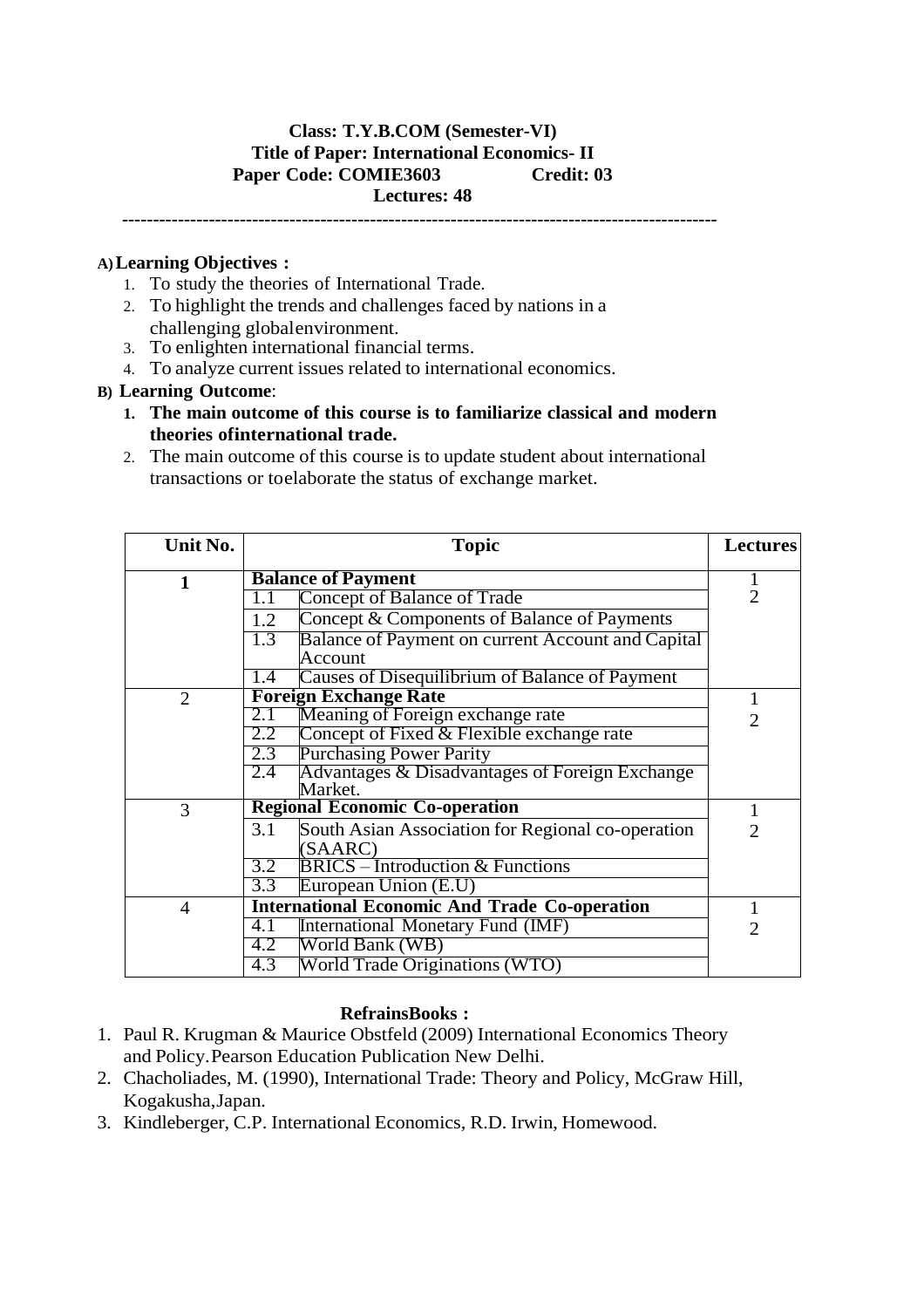# **Class : T. Y. B. Com. (Semester- VI) Title of Paper : TAXATION Paper Code: COMT3604 Credit : 03 No. of lectures: 48**

# **Course Objectives:**

- To introduce about the Income Tax Act 1961 with basic terminologies.
- To introduce about the computation of taxable income under different heads.
- To know about the deductions available from gross total income.
- To enable the students about the calculation of total taxable income & tax liability.
- To introduce about the basic concepts of The GST and the registration procedure under GST.
- To make aware the students about the tax credit available under GST and different forms of return.

# **Course Outcomes:**

- 1. The course will help the students to get knowledge about the various concepts and terminologies used in Income Tax Act.
- 2. The course will help the students to get knowledge about the computation of taxable income under different heads.
- 3. The course would also enable the students to know the deductions available from gross total income.
- 4. It would also enable the students to understand the calculation of total taxable income & tax liability.
- 5. It will help the students to make aware about the conceptual aspects of GST.
- 6. The course will help the students to make them aware about the tax credit available under GST and different forms of return.

# **CONTENTS**

| Unit 1: | Introduction to Income Tax Act, 1961                                         | <b>08</b> |
|---------|------------------------------------------------------------------------------|-----------|
|         | 1.1 Brief History of Income Tax in India                                     |           |
|         | 1.2 Basic Terminologies – Income, Gross Total Income, Total Income, Previous |           |
|         | Year, Assessment Year, Person, Assessee, and Agriculture Income.             |           |
|         | 1.3 Residential Status and tax liability in respect of individual            |           |
|         | 1.4 Income exempted from tax under section 10.                               |           |
|         | 1.5 PAN (Permanent Account Number)                                           |           |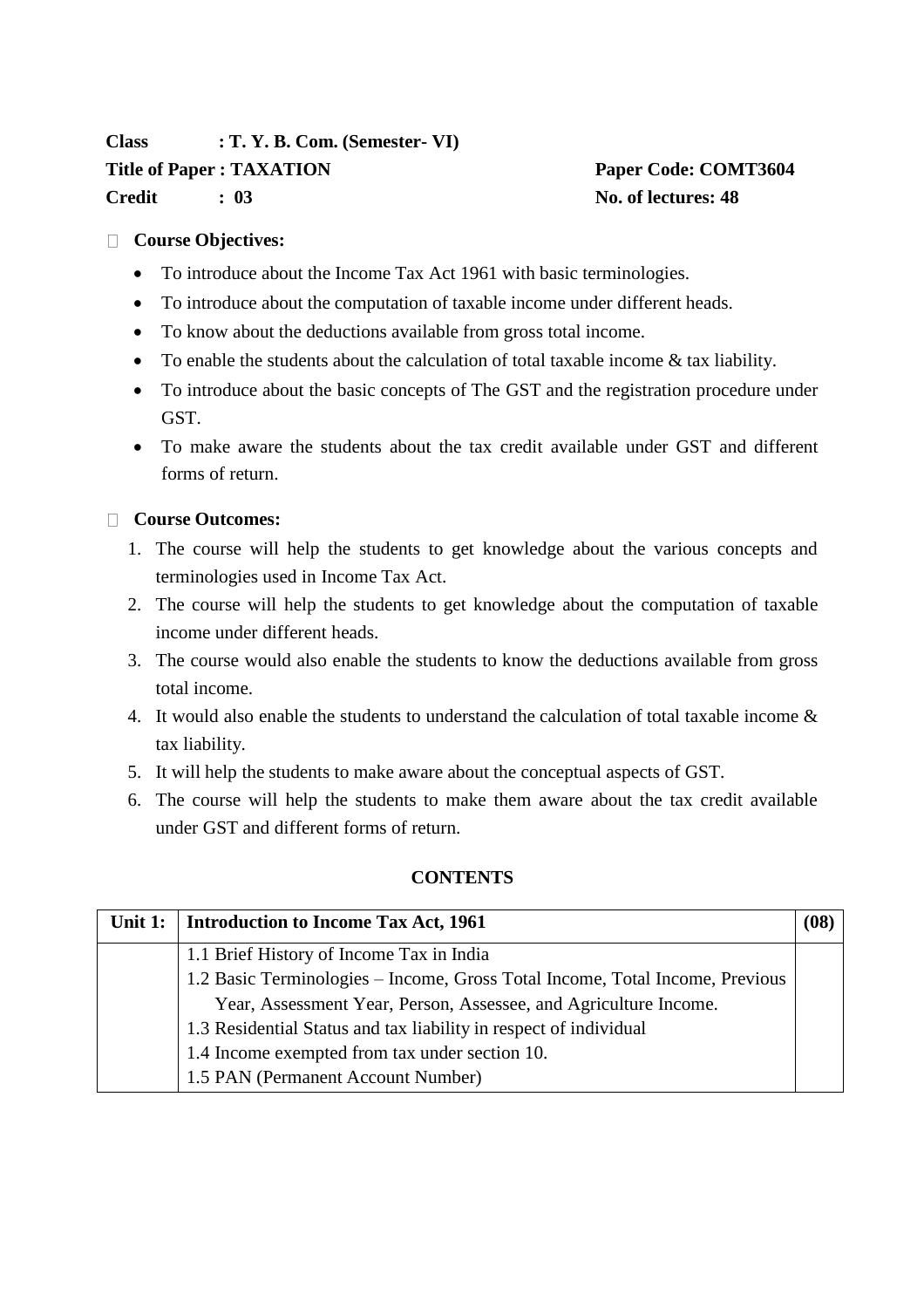| Unit 2: | <b>Computation of Taxable Income under Heads of Salary and HP</b>                 | (12) |
|---------|-----------------------------------------------------------------------------------|------|
|         | 2.1 Income from Salary-Meaning of salary, Allowances, Perquisites,                |      |
|         | Deductions U/s. 16 (Theory $&$ Problems)                                          |      |
|         | 2.2 Income from House Property Basis of Chargeability, Annual Value of            |      |
|         | Self occupied and let-out property, Deductions U/s. 24 (Theory & Problems)        |      |
| Unit 3: | Computation of Taxable Income under Heads of PGBP & CG                            | (12) |
|         | 3.1 Profits and Gains of Business and Professions - Definitions, Deductions       |      |
|         | expressly allowed and disallowed (Theory & Problems)                              |      |
|         | <b>3.2 Capital Gains - Chargeability-definitions-Cost of Acquisition, Cost of</b> |      |
|         | Improvement, Indexed Costs, Short-term and long-term Capital gains                |      |
|         | (Theory only)                                                                     |      |
| Unit 4: | Income from Other Sources & Computation of Total Income                           | (08) |
|         | 4.1 Chargeability - deductions -Amounts not deductible.                           |      |
|         | 4.2 Deductions U/s. 80C to 80U,                                                   |      |
|         | 4.3 Computation of Total Income & Tax Liability.                                  |      |
|         | 4.4 Tax Deducted at Source, Return of Income, Advance payment of Tax              |      |
| Unit 5: | <b>Introduction to GST</b>                                                        | (08) |
|         | 5.1 Introduction – Salient Features of GST, Benefits of GST                       |      |
|         | 5.2 Classification of GST (CGST, SGST, IGST, UGST)                                |      |
|         | 5.3 Registration Procedure                                                        |      |
|         | 5.4 Input Tax Credit under GST and Returns                                        |      |

# **Recommended Books & Journals:**

- Indian Income Tax -: Dr. Vinod Singhania and Dr. Monika Singhania
- Income Tax- -: Dr. Girish Ahuja and Dr. Ravi Gupta
- Income Tax Act -: R. N. Lakhotia
- Indian Income Tax Act -: H. C. Malhotra
- Income Tax -: T. N. Manoharem
- Student Guide to Income Tax -: Dr. Vinod Singhania and Dr. Monika Singhania
- Goods and Services Tax: Dr. Vinod Singhania and Dr. Monika Singhania
- Goods and Services Tax: Dr. Girish Ahuja and Dr. Ravi Gupta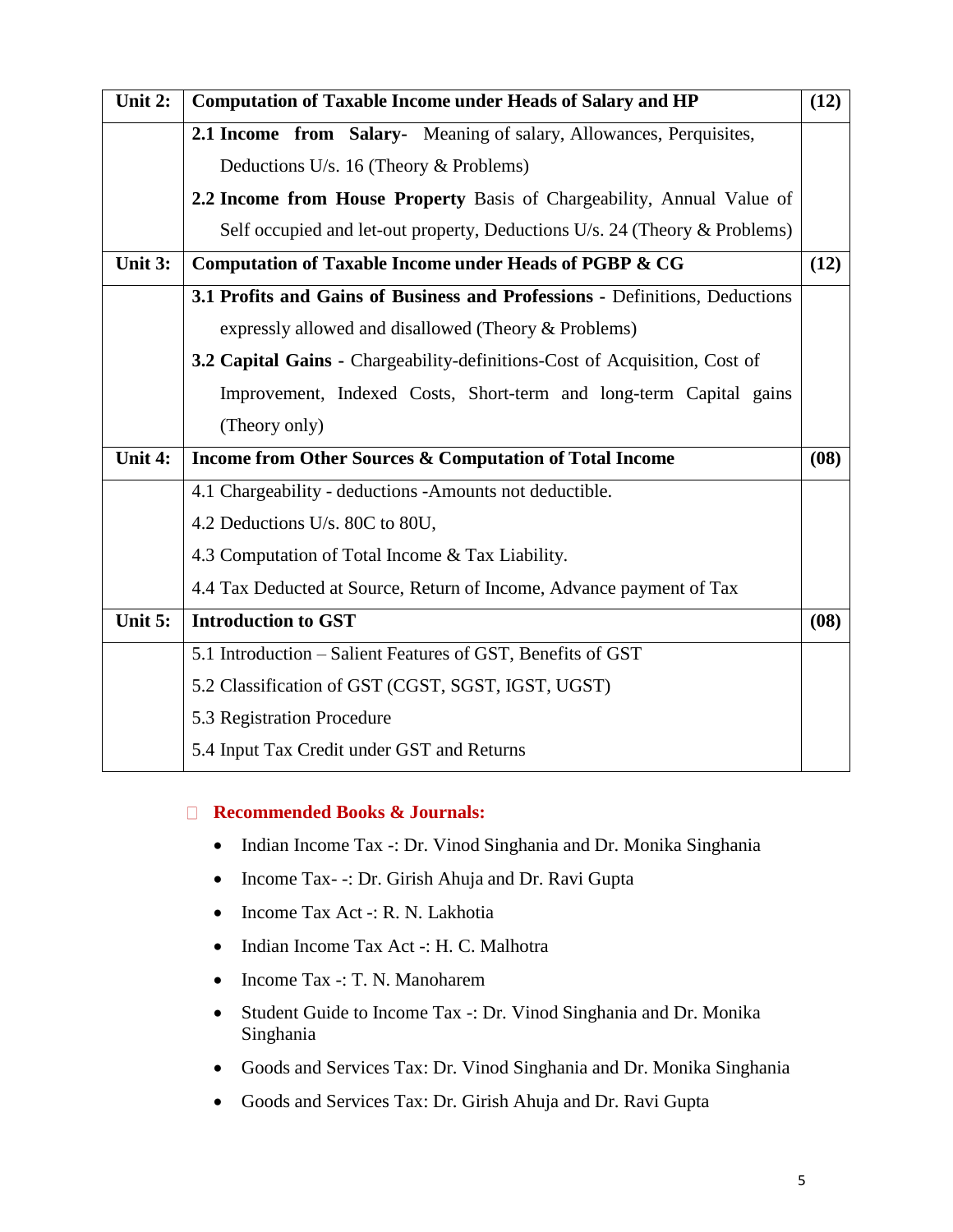# **Class: T. Y. B. Com. (Semester- VI)Paper Code: COMCWA3605B Paper: V Title of Paper: Cost and Works Accounting Credit: 3 Credits No. of lectures:**

#### **48Learning Objectives:**

- 1. To provide also understanding various methods of costing and their applications.
- 2. To know the concept of Life Cycle Costing and its usage.

### **Learning Outcomes:**

- 1. To understand the concepts of job and unit costing.
- 2. To know the applications of process costing and joint product and by productaccounting.
- 3. To understand procedure of contract costing and its practical implementation.

**Unit No. TOPIC Periods**

4. To identify meaning of service costing and its application.

| 1 | <b>Contract Costing</b>                                                         | 16 |
|---|---------------------------------------------------------------------------------|----|
|   | 1.1 Meaning and Features of Contract Costing.                                   |    |
|   | 1.2 Work Certified and Uncertified, Escalation clause, Cost Plus                |    |
|   | contract, Work-in- progress.                                                    |    |
|   | 1.3 Profit on incomplete contract.                                              |    |
| 2 | <b>Process Costing</b>                                                          | 14 |
|   | 2.1 Meaning and features of process costing.                                    |    |
|   | 2.2 Preparation of process accounts including normal and abnormal<br>loss/gain. |    |
|   | 2.3 Joint Products and By Products.                                             | 10 |
| 3 | <b>Service Costing</b>                                                          |    |
|   | 3.1 Meaning, Features and Applications.                                         |    |
|   | 3.2 Cost Unit-Simple and composite.                                             |    |
|   | 3.3 Cost Sheet for Motor transport service.                                     |    |
|   | 3.4 Cost Statement for Hospital and Hotel Organization.                         |    |
| 4 | <b>Life Cycle Costing</b>                                                       | 08 |
|   | 4.1 Meaning and Characteristics of Life Cycle Costing.                          |    |
|   | 4.2 Benefits of Product Life Cycle Costing.                                     |    |
|   | 4.3 Stages of Product Life Cycle Costing.                                       |    |
|   | <b>Total Periods</b>                                                            | 48 |

# **Areas of Practical Problems**

- Contract Costing Preparation of Contract Account & Contractive Account [withoutB/S]Simple Problem without Escalation clause
- Process Costing Simple Problems on Process Costing [Where there is no work inprocess].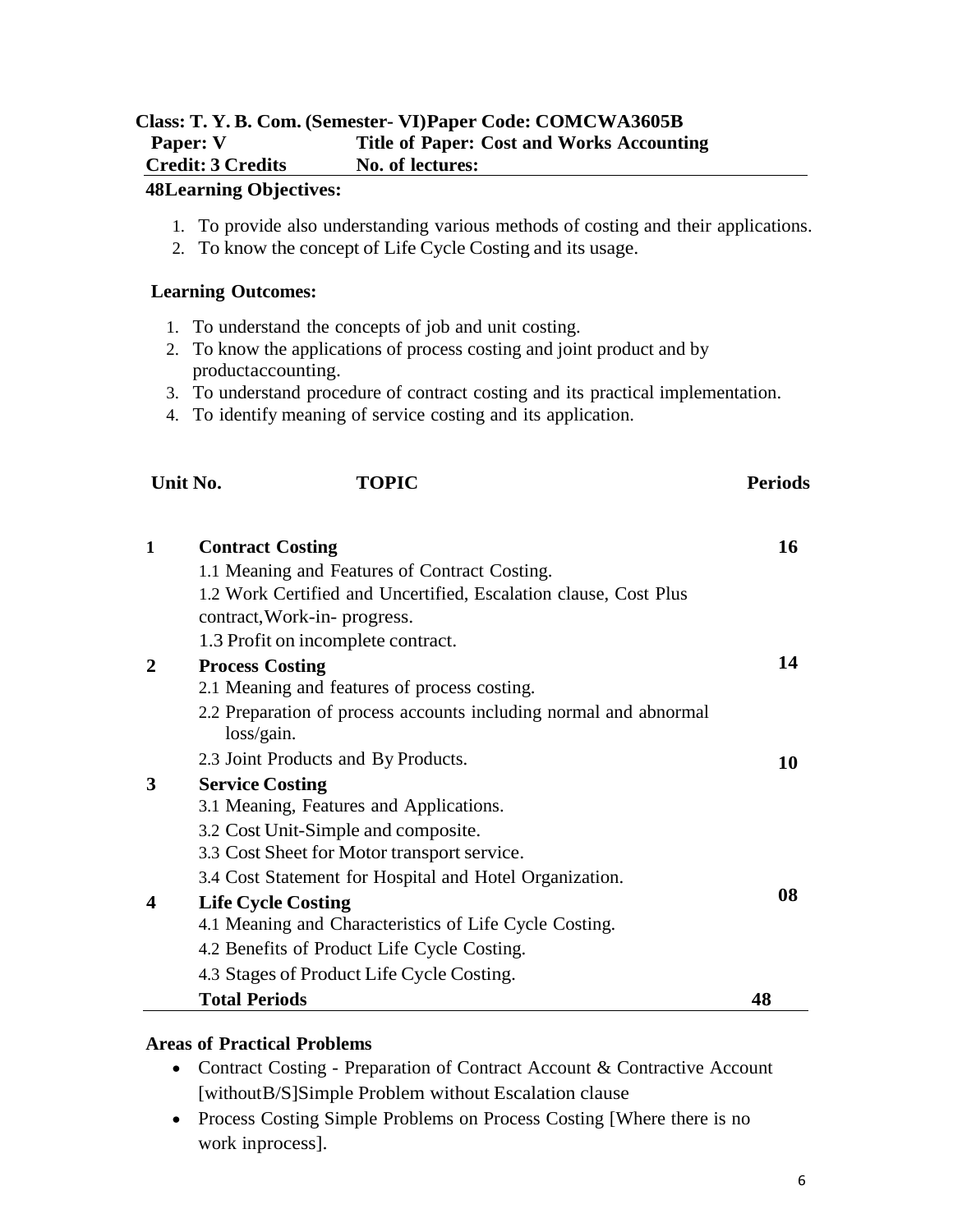- Service Costing Cost Sheet for Motor Transport and Hotel and hospital industryService.
- 2. Ravi Kishor -: Advanced Cost Accounting and Cost Systems Taxman's AlliedService Pvt. Ltd., New Delhi.
- 3. S.P. Lyengar -: Cost Accounting Principles and Practice, Sultan Chand & SonsAccounting, Taxman's, New Delhi.
- 4. Ravi Kishor -: Students Guide to Cost Accounting Taxman's, New Delhi.
- 5. M.N. Arora -: Cost Accounting Principles and Practice Vikas Publishing House Pvt.Ltd., New Delhi
- 6. S.N. Maheshwari and S.N. Mittal -: Cost Accounting, Theory and Problems, Mahavirbook Depot, New Delhi.
- 7. B.L. Lall and G.L. Sharma -: Theory and Techniques of Cost Accounting. HimalayaPublishing House, New Delhi.
- 8. V.K. Saxena and Vashista -: Cost Accounting Text book. Sultan Chand and Sons,New Delhi
- 9. V.K. Saxena and Vashista -: Cost Audit and Management Audit. Sultan Chand andSons, New Delhi
- 10. Jain and Narang -: Cost Accounting Principles and Practice. Kalyani Publishers
- 11. N.K. Prasad -: Principles and Practice of Cost Accounting Book Syndicate Pvt. Ltd.,Calcutta.
- 12. N.K. Prasad -: Advanced Cost Accounting Syndicae Pvt Ltd., Calcutta.
- 13. R.K. Motwani -: Practical Costing. Pointer Publisher, Jaipur
- 14. R.S.N. Pillai and V. Bhagavati -: Cost Accounting.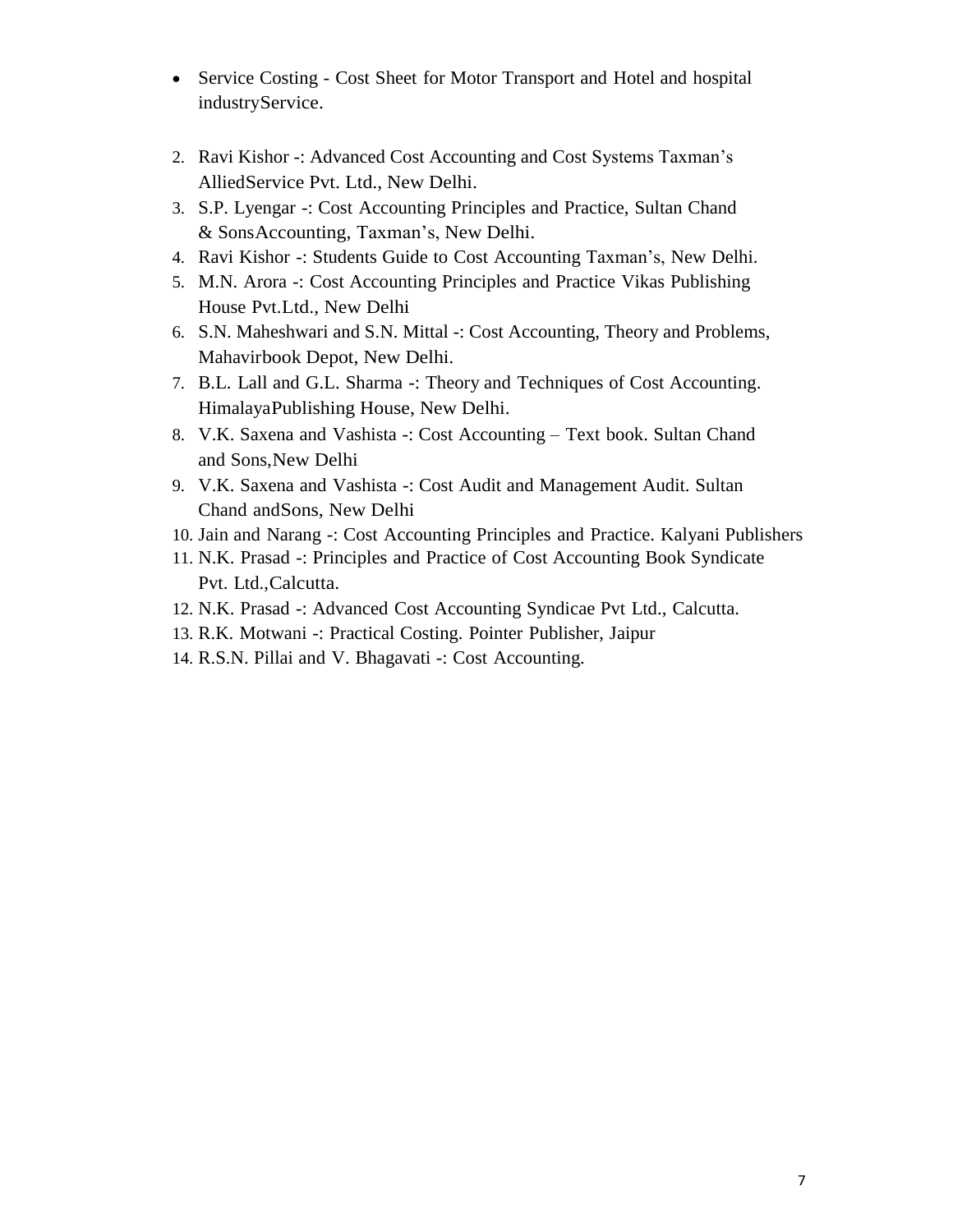#### Class: T.Y.B. Com. (Semester-VI) Paper Code: COMCWA3606B

# **Paper: VI Title of Paper: Cost and Works Accounting Credit: 3 Credits No. of lectures: 48**

# **Learning Objectives:**

- 1. To impart knowledge about standard costing and Variance Analysis
- 2. To provide training as regards concepts, procedures, and legal Provisions of costaudit.

#### **Course Outcome:**

- 1. To understand the concept of standard costing and analysis of variances.
- 2. To know the concept and types of budgets and concept of budgetary control.
- 3. To understand prospects of cost accounting standards.

#### **Unit No. TOPIC Periods**

| $\mathbf{1}$     | <b>Standard Costing</b>                                                       | 16 |
|------------------|-------------------------------------------------------------------------------|----|
|                  | 1.1 Definition and meaning of standard cost & standard Costing.               |    |
|                  | 1.2 Types of standards, setting up of Material & Labour Standards             |    |
|                  | 1.3 Difference between Standard Costing & Budgetary Control.                  |    |
|                  | 1.4 Advantages and Limitations of standard costing                            |    |
|                  | 1.5 Variance Analysis & its Significance                                      |    |
|                  | 1.6. Meaning Types and Causes of Material & Labour variances.                 |    |
|                  | 1.6. Problems on Material & Labour variances.                                 |    |
|                  | <b>Non-Integrated Accounts</b>                                                | 10 |
|                  | 2.1 Basic Concepts- Cost Control Accounts, Integrated                         |    |
|                  | andNon-Integrated System of Accounting                                        |    |
|                  | 2.2 Accounting Entries for non-integrated accounting system                   |    |
|                  | 2.3 Practical Problems on non-integrated accounting System                    |    |
| 3                | <b>Cost Accounting Record Rules &amp; Cost Audit:</b>                         | 12 |
|                  | 3.1 Introduction to cost accounting record u/s 148 of the companies Act 2013. |    |
|                  | 3.2 Cost records and Verification of Cost Records                             |    |
|                  | 3.3 Cost auditor – Appointment- Rights and duties                             |    |
| $\boldsymbol{4}$ | <b>Cost Audit (Legal Provisions):</b>                                         | 10 |
|                  | 4.1 Cost Audit - Meaning, Scope, objectives & advantages of Cost Audit.       |    |
|                  | 4.2 Cost Audit Report and Annexure to cost Audit Report.                      |    |
|                  | 4.3 Introduction to Cost Accounting Standards issued by Institute of          |    |
|                  | Cost and Management of India.                                                 |    |

#### **Total Periods 48**

**Note -: Allocation of Marks**

- a) 50% For Theory.
- b) 50% For Practical Problems.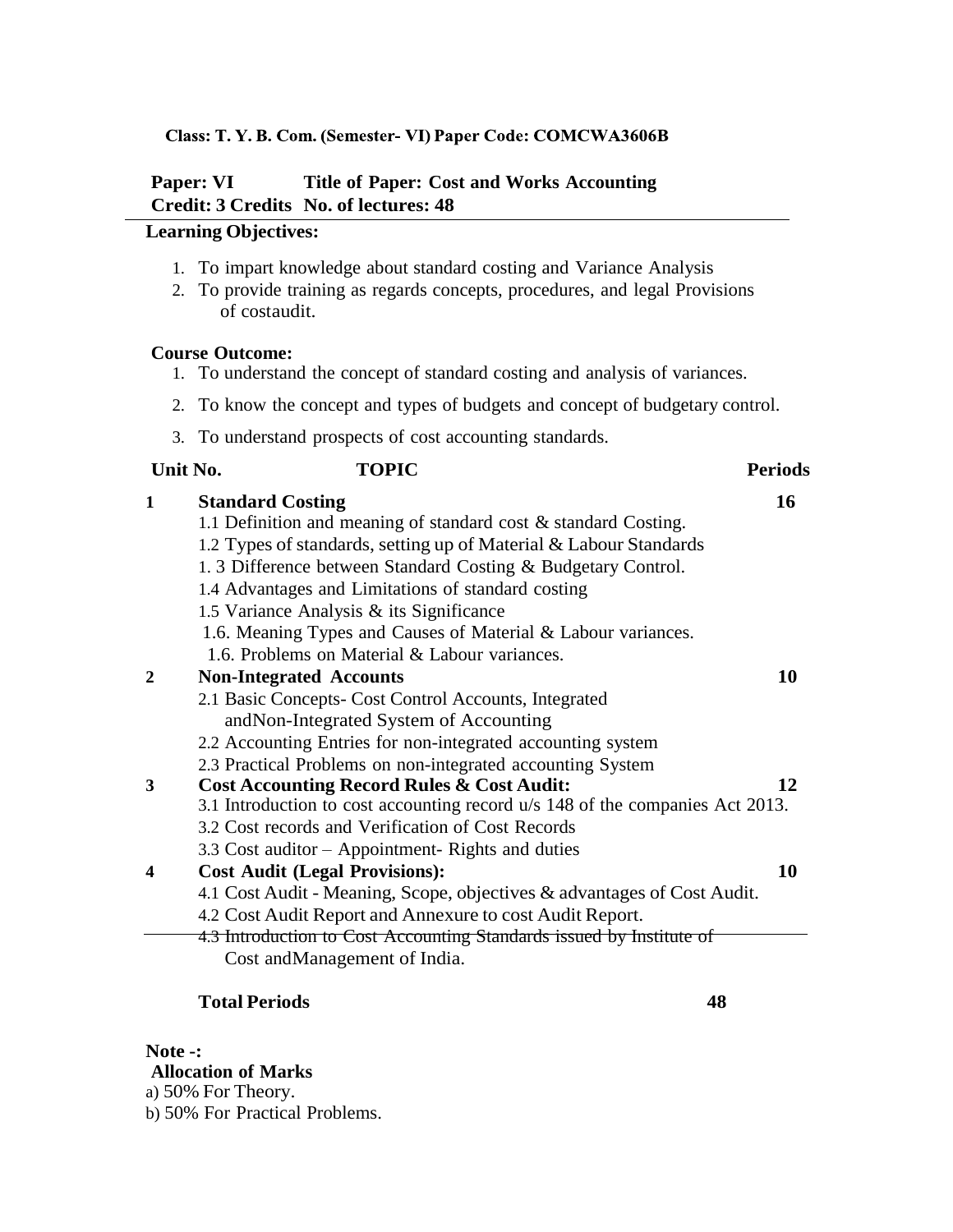#### **Areas of Practical Problems:**

- Standard Costing-Material & Labour Variances only. [Simple problem]
- Non-Integrated Accounts Practical Problems
- 2. Ravi Kishor -: Advanced Cost Accounting and Cost Systems Taxman's AlliedService Pvt.Ltd., New Delhi.
- 3. S.P. Lyengar -: Cost Accounting Principles and Practice, Sultan Chand & SonsAccounting Taxman's, New Delhi.
- 4. Ravi Kishor -: Students Guide to Cost Accounting Taxman's, New Delhi.
- 5. M.N. Arora -: Cost Accounting Principles and Practice Vikas Publishing House Pvt.Ltd., New Delhi.
- 6. S.N. Maheshwari and S.N. Mittal -: Cost Accounting,Theory and Problems, Mahavirbook Depot, New Delhi.
- 7. B.L. Lall and G.L. Sharma -: Theory and Techniques of Cost Accounting. HimalayaPublishing House, New Delhi.
- 8. V.K. Saxena and Vashista -: Cost Accounting Textbook. Sultan Chand and Sons,New Delhi
- 9. V.K. Saxena and Vashista -: Cost Audit and Management Audit. Sultan Chand andSons, New Delhi
- 10. Jain and Narang -: Cost Accounting Principles and Practice. Kalyani Publishers
- 11. N.K. Prasad -: Principles and Practice of Cost Accounting Book Syndicate Pvt. Ltd.,Calcutta.
- 12. N.K. Prasad -: Advanced Cost Accounting Syndicae Pvt. Ltd., Calcutta.
- 13. R.K. Motwani -: Practical Costing. Pointer Publisher, Jaipur.
- 14. R.S.N. Pillai and V. Bhagavati -: Cost Accounting.
- 15. Hornefgrain and Datar -: Cost Accounting and Managerial Emphasis.
- 16. Dr.J.P. Bhosale -: Management Accounting, Vision Publication

#### **Journals -**

- 1.Cost Accounting Standards The ICWA of India,
- Calcutta2.Management Accountant The ICWA of

India, Calcutta

**Website** - https://icmai.in/icmai/index.php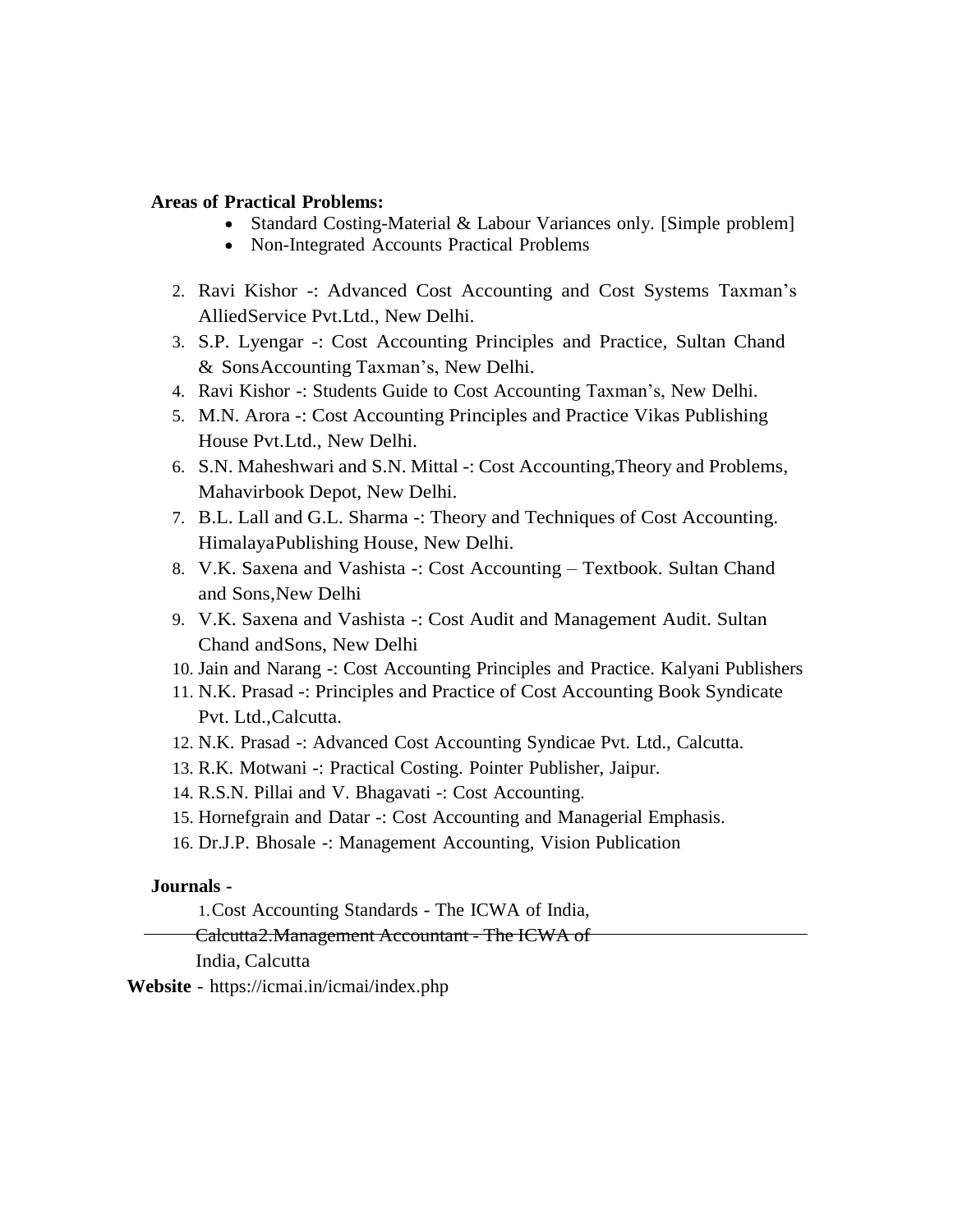# **T.Y. B.Com. Marketing Management Special Paper V Subject Name -: Marketing Management (Semester VI)** Paper code:COMMM3605A Optional Paper Academic Year 2021-22 **Medium of Instruction: English/Marathi**

# **Objectives of the Course:**

1. To understand the concept of Industrial Marketing

- 2. To develop awareness regarding Social Marketing
- 3. To provide knowledge of agriculture marketing

4. To develop skills regarding International marketing

# **Course outcome:**

This course will understand the concept of Industrial Marketing. It will develop awareness regarding social marketing. It will provide special knowledge of agriculture marketing. The students can understand about the International marketing.

| Unit                    | Semester-V                                                                | <b>Periods</b> |
|-------------------------|---------------------------------------------------------------------------|----------------|
| No.                     |                                                                           |                |
| $\mathbf{1}$            | 1) Industrial Marketing                                                   | 12             |
|                         | 1.1 Introduction to Industrial Marketing                                  |                |
|                         | 1.2 Types of Industrial Goods                                             |                |
|                         | 1.3 Difference between Industrial and Consumer Marketing                  |                |
|                         | 1.4 Purchasing practices of Industrial customer                           |                |
| $\overline{2}$          | 2) Social Marketing                                                       | 16             |
|                         | 2.1 Meaning and Objectives of Social Marketing                            |                |
|                         | 2.2 Social Responsibility of Marketing manager                            |                |
|                         | 2.3 Impact of Marketing on Society and Other Business                     |                |
|                         | 2.4 Social Criticism of Marketing                                         |                |
|                         | 2.5 Recent Trends in Social Marketing                                     |                |
| $\overline{\mathbf{3}}$ | 3) Agricultural Marketing                                                 | 08             |
|                         | 3.1 Meaning of Agriculture Marketing                                      |                |
|                         | 3.2 Types and Features of Agri-Products                                   |                |
|                         | 3.3 Defects of Agri-marketing and remedies                                |                |
|                         | 3.4 Marketing Intelligence System and Agriculture Marketing               |                |
|                         | 3.5 Distinction between manufacture goods marketing and Agriculture goods |                |
|                         | marketing                                                                 |                |
| $\overline{\mathbf{4}}$ | 4) International Marketing                                                | 12             |
|                         | 4.1 Meaning, nature, need and importance of International Marketing       |                |
|                         | 4.2 International marketing Vs. Domestic Marketing                        |                |
|                         | 4.3 Problems and challenges in International marketing                    |                |
|                         | 4.4 Mode of entry in International Market                                 |                |
|                         | 4.5 Scope of International Marketing                                      |                |
|                         | <b>Total Periods</b>                                                      | 48             |

#### **Medium of Instruction: English/Marathi**

# **Recommended Books:**

1. Marketing Management – Philip Kotler

2. International Marketing : A Comparative System Approach,– David Carson

3. Marketing Today: A Basic Approach- David J. Schwartz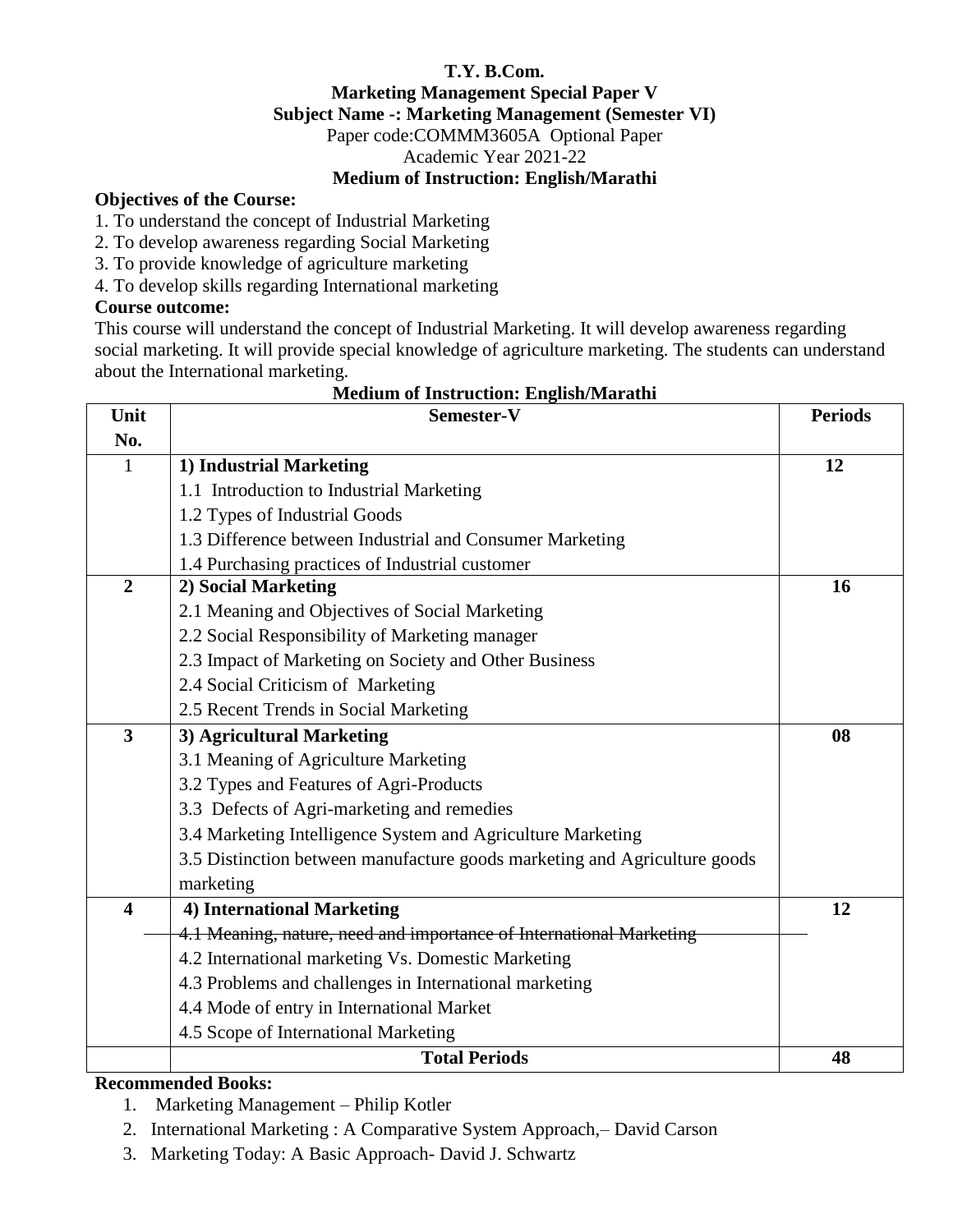- 4. The Marketing Edge: Making Strategies work Thos V. Boroma
- 5. Value Based Marketing: Marketing Strategies for Corporate Growth and Shareholder value Peter Doyle
- 6. Basic Marketing : A Managerial Approach E. Jenome McCarthy
- 7. Marketing Channels: A Management View Bert Rosebloom

# **T.Y. B.Com.**

# **Marketing Management Special Paper VI Subject Name -: Marketing Management (Semester VI)** Paper Code: COMMM3606B Optional Paper Academic Year 2021-22

#### **Medium of Instruction: English/Marathi**

# **Objectives of the Course:**

- 1. To understand the role of Marketing Organizations
- 2. To develop awareness regarding Marketing strategies
- 3. To provide knowledge about marketing regulations
- 4. To develop insight about Globalization and Marketing

#### **Course outcome:**

This course will understand the role of Marketing Organization. It will develop awareness regarding marketing strategies. It will provide special knowledge of marketing regulations. The students can understand about the Globalization and marketing.

| Unit         | <b>Semester-VI</b>                                                           | <b>Periods</b> |
|--------------|------------------------------------------------------------------------------|----------------|
| No.          |                                                                              |                |
|              | 1) Marketing Organizations                                                   | 12             |
|              | 1.1 Meaning of Marketing Organization                                        |                |
|              | 1.2 Changing role of Marketing Organization                                  |                |
|              | 1.3 Factors affecting on Marketing Organization                              |                |
|              | 1.4 Essentials of an effective Marketing Organization                        |                |
| $\mathbf{2}$ | 2) Marketing Strategies                                                      | 12             |
|              | 2.1 Concept & meaning of Strategy                                            |                |
|              | 2.2 Characteristics of Strategy                                              |                |
|              | 2.3 Competitive Marketing Strategy & its application in Global Environment   |                |
|              | 2.4 Benchmarking – A total for effective Marketing Strategy-meaning, process |                |
|              | and advantages of Benchmarking                                               |                |

# **Medium of Instruction: English/Marathi**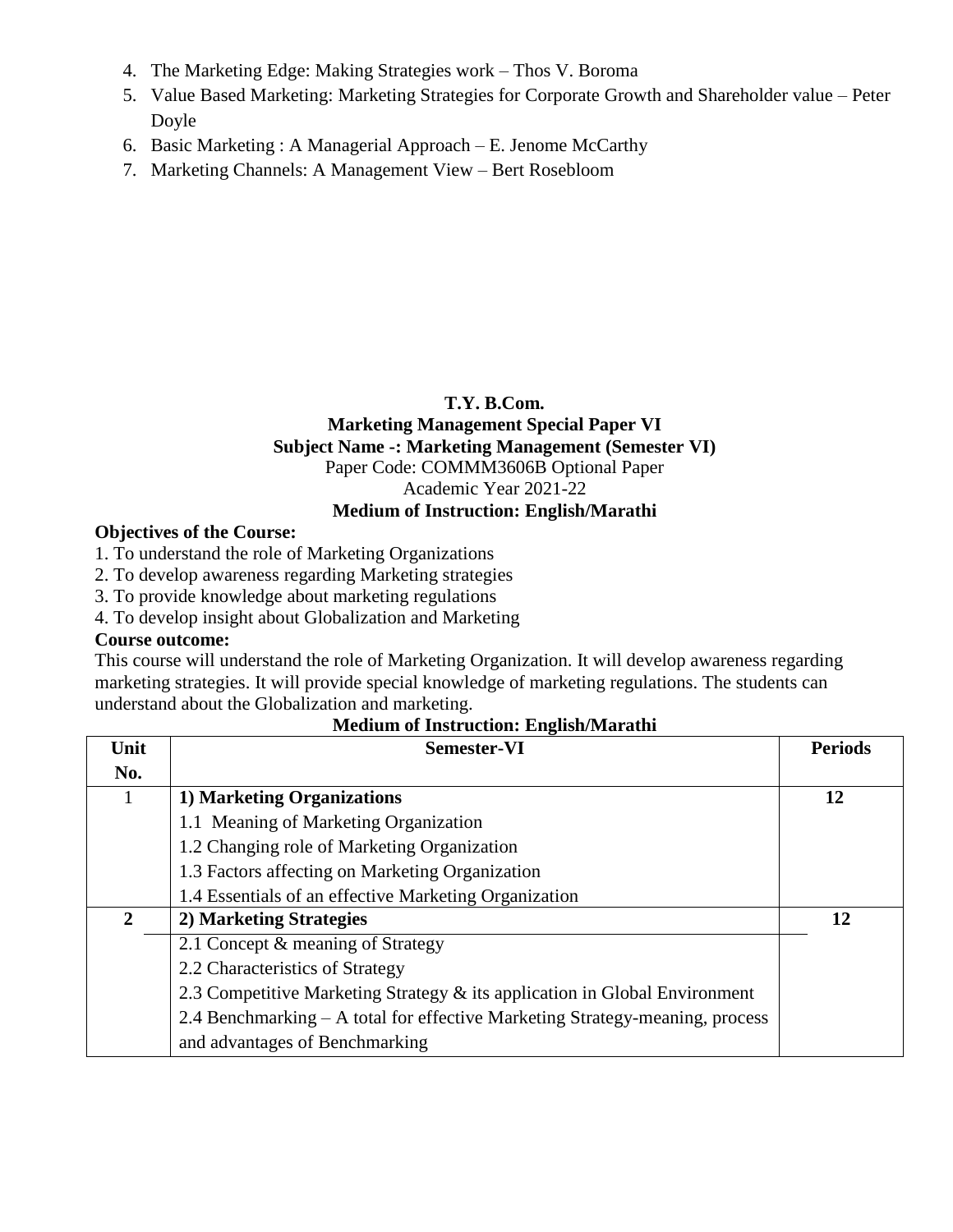| 3 | 3) Marketing Regulations                                                | 10 |
|---|-------------------------------------------------------------------------|----|
|   | 3.1 Importance of Marketing Regulations in Marketing                    |    |
|   | 3.2 Relevance and importance of following Acts in the context Marketing |    |
|   | Management – Consumer Protection Acts, 1986, Trade Marks Act, 1999,     |    |
|   | Competition Acts, 2002, Indian Patent (amendment) Acts, 2005, Bureau of |    |
|   | Indian Standards Act, Copy Right Act 1972 (amended)                     |    |
| 4 | 4) Globalization and Marketing                                          | 14 |
|   | 4.1 Meaning, Features of Globalization                                  |    |
|   | 4.2 Marketing in $21st$ Century                                         |    |
|   | 4.3 Impact of Globalization on marketing                                |    |
|   | 4.4 Benefits and limitation of Globalization                            |    |
|   | 4.5 Case study related to Global Marketing                              |    |
|   | <b>Total Periods</b>                                                    | 48 |

#### **Recommended Books:**

- 1. Marketing Management Philip Kotler
- 2. International Marketing : A Comparative System Approach,– David Carson
- 3. Marketing Today: A Basic Approach- David J. Schwartz
- 4. The Marketing Edge: Making Strategies work Thos V. Boroma
- 5. Value Based Marketing: Marketing Strategies for Corporate Growth and Shareholder value Peter Doyle
- 6. Basic Marketing : A Managerial Approach E. Jenome McCarthy
- 7. Marketing Channels: A Management View Bert Rosebloom

**Class T.Y.B.Com .(SemesterVI)**

# **Paper Code:** COMBF3606C

# **A) Spl. Paper: IIITitle of Paper: Banking Law and Practices in India-II (Spl\_3)**

**B) Credit: 4 No. of lectures: 48**

# **A) Learning Objectives:**

- 1. To acquaint the students with Banking Law and Practice in relation to the Bankingsystem in India
- 2. To understand the legal aspects of Banking transactions and its implications as Bankerand Customer.
- 3. To make the Students aware of the Banking Law and Practice in India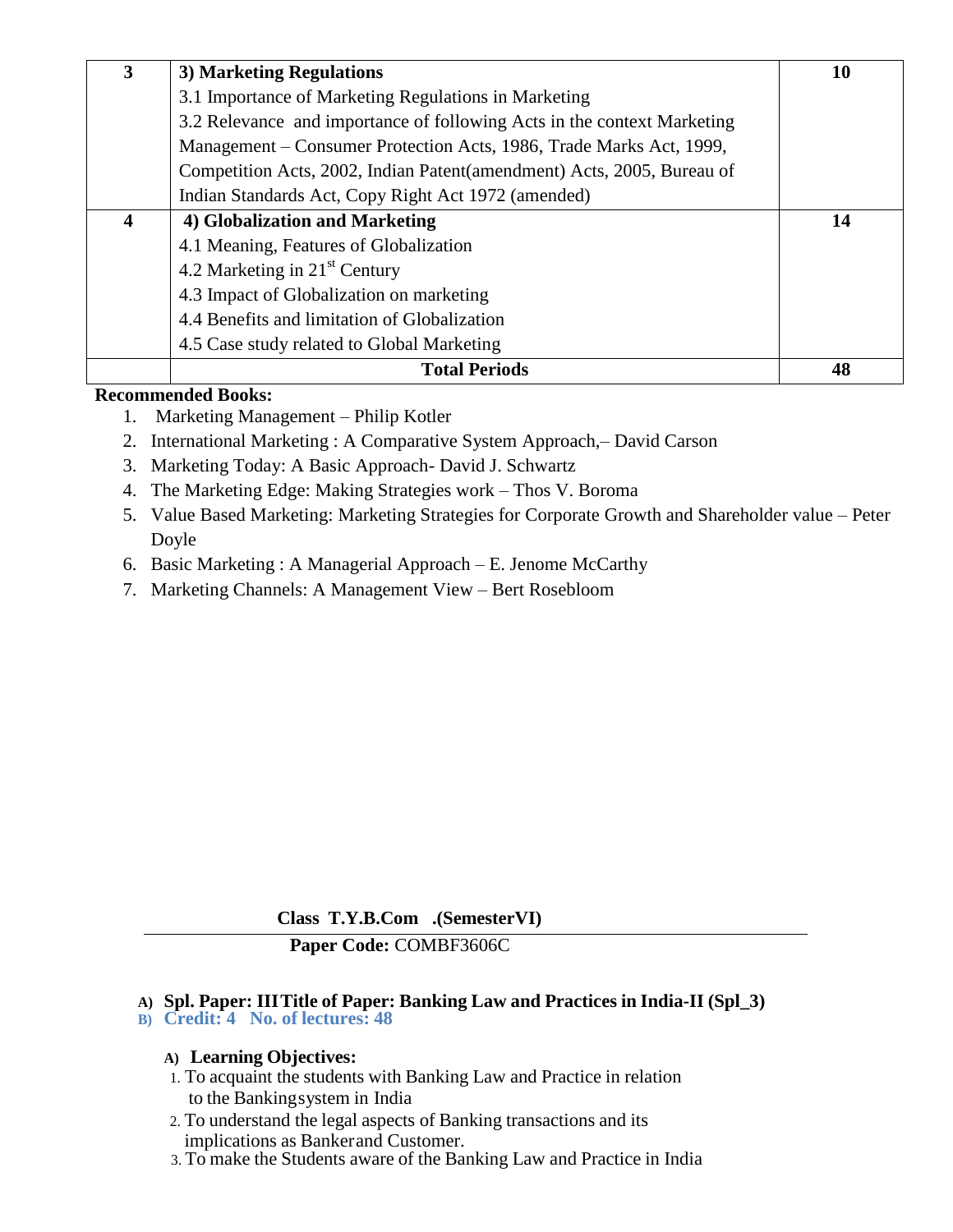#### **B) Learning Outcome:**

The main outcome of this course is acquainting students with various Banking Lawsthat exist in the Banking sector.

# **TOPICS/CONTENTS:**

| <b>Chapter</b> | Title of the                                                                                                                                                                                                                                                                                                                                                      | Lectur |
|----------------|-------------------------------------------------------------------------------------------------------------------------------------------------------------------------------------------------------------------------------------------------------------------------------------------------------------------------------------------------------------------|--------|
| No.            | <b>Chapter</b>                                                                                                                                                                                                                                                                                                                                                    | es     |
| 1.             | <b>Relationship between Banker and Customer</b><br>Relationship as Debtor and Creditor, Banker as Trustee, Banker as<br>Agent, Banker's Obligation of Secrecy of Accounts, Banker's<br>Lien, Right of Set Off, Disclosure permitted by the Banker's<br>Practices and Usage, Bankers Obligation to honour Cheques,<br>Garnishee Order, Termination of Relationship | 12     |
|                | <b>Securities for Advances:</b>                                                                                                                                                                                                                                                                                                                                   |        |
| 2.             | Principles of Secured Advances and Precautions to be taken by the<br>banker while advancing against:                                                                                                                                                                                                                                                              | 14     |
|                | a)Documents of title to Goods, b)Real Estate, c)Fixed Deposit<br>Receipt, d)Bullion, e)Supply Bills, f)Life Insurance Policy,<br>g)Shares, h)Agricultural Produce                                                                                                                                                                                                 |        |
| 3.             | <b>Modes of Creating Charge:</b><br>Lien, Pledge, Hypothecation, Mortgages and types of<br>Mortgages, Precautions to be taken by Bankers while creating<br>and recording charge                                                                                                                                                                                   | 12     |
| 4.             | <b>Recovery Measures</b><br><b>Recovery Measures:</b><br>i) Legal Measures: Debt Recovery Tribunal, Lok Adalat, Corporate<br>Debt                                                                                                                                                                                                                                 | 10     |
|                | ii) Non Legal Measures: Follow up action, One time settlement,<br>Recovery Camps, Recovering through Self Help Groups                                                                                                                                                                                                                                             |        |

#### **References:**

- 1. Practice of Law and Banking -: G.S. Gill
- 2. Banking Law and Practice -: P.N. Varshney
- 3. Banking Theory and Law Practice -: E. Gordon, K. Natarajan
- 4. Banking Law and Practice in India -: M.L. Tannan
- 5. Banking Law and Practice in India -: Maheshwari
- 6. Law and Practice of Banking -: Prof. Mugli
- 7. Banking Theory and Practice -: K.C. Shekar
- 8. Law and Practice of Banking -: B.M. Lall and Nigam
- 9. Banking Law & Practices Shri. PrakashMisal, Success Publication.

# **T.Y. B.Com. III Sem - VI**

**Subject Name -: Regulation of NBFI's in India (Spl\_4)Course Code -:** COMBF3607C